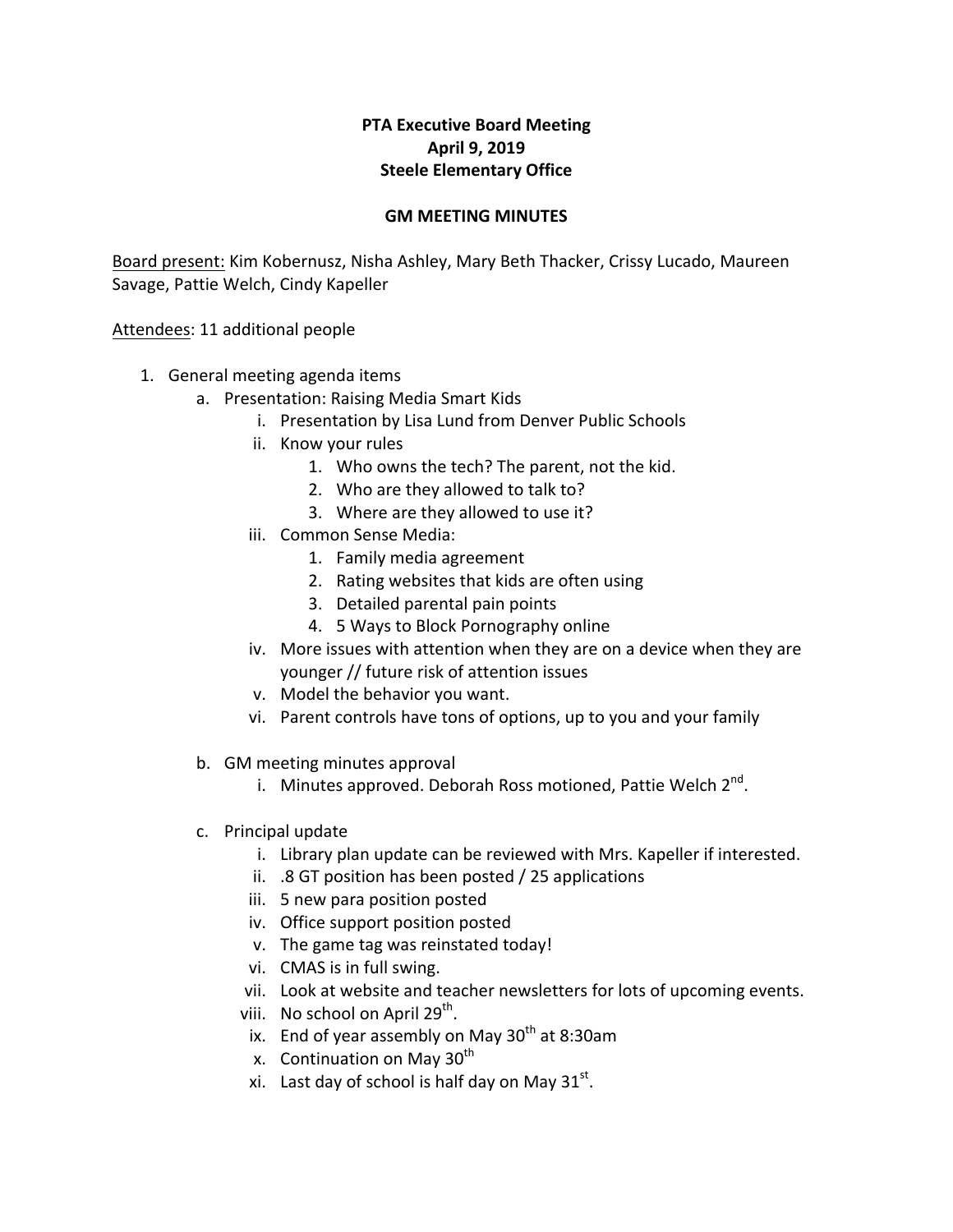- d. CSC update
	- i. Currently accepting nominations for 2 open positions.
	- ii. Change picture vendor to LifeTouch.
		- 1. Merged with Shutterfly so now have more options.
	- iii. Sex Education that happens at  $4^{th}$  and  $5^{th}$  grade  $-$  Rights, Respect, Responsibility. Information will be coming. Parents have to sign permission slip for child to participate.
- e. Other updates:
	- i. President Update:
		- 1. One more PTA meeting on May 14th
		- 2. VP Fundraising will be an open position next year // suggestion is that this be two people: oversees fundraising and sponsorships that are happening:
			- a. Stallion Fund
			- b. Year Around Banners
			- c. Auction
			- d. Home Tour
	- ii. Finance:
		- 1. Accounts are balanced.
		- 2. No funding requests at this time.
	- iii. Fundraising // Home Tour:
		- 1. Wine tasting will take place at one of the house sponsored by Bonnie Brae Liquors
		- 2. Tote Bag stuffing: April 25<sup>th</sup> // will most likely have something on April  $26^{th}$  as well // Saturday, April 27th is our back-up day.
		- 3. Tickets sales are just under way.
		- 4. Home Tour meeting April 23 $^{rd}$ , 6-8pm at Nisha Ashley's house.
	- iv. Volunteers:
		- 1. Open positions:
			- a. School sign
			- b. Co-editor of Stallion Press
			- c. Auction co-chair with Dedra Haynie
		- 2. Kindergarten round up to help register parents: April 30<sup>th</sup> @ 5:30
		- 3. Home tour volunteers is going well // but mostly need house monitors
		- 4. Art show needs a bunch of volunteers // see MSA.
	- v. Communications:
		- 1. No updates.